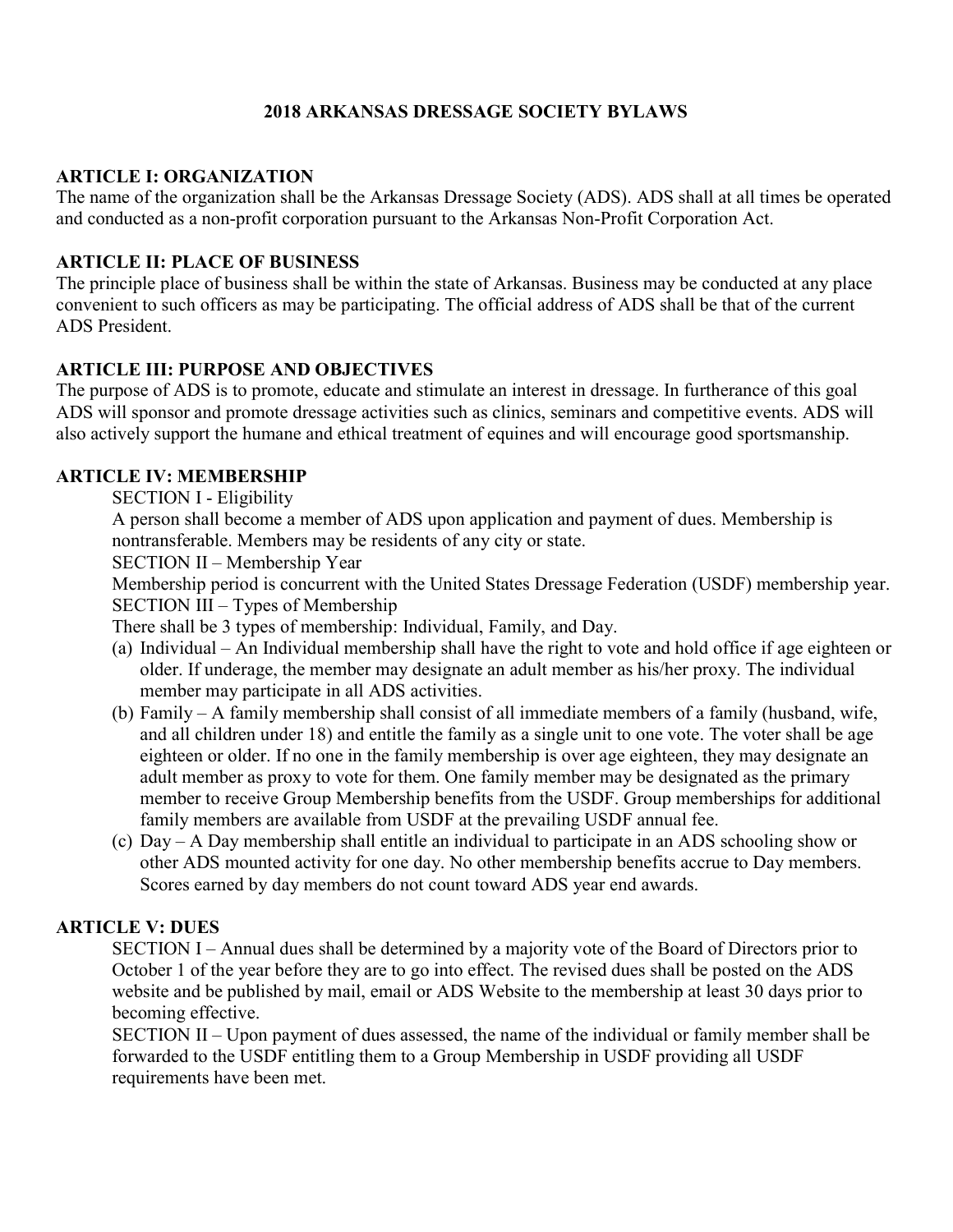## ARTICLE IV: MEETINGS

SECTION I – General Membership Meetings.

There shall be one (minimum) general membership meeting during the calendar year, and must be held in conjunction with the end of the year annual awards banquet. During this meeting, the members shall vote to elect officers and board members for the coming year. Election shall be by a simple majority vote. In case of a tie, a run-off vote will be conducted. The ADS Secretary will bring a membership roster to all membership meetings and only those memberships paid up in full a minimum of seven days prior to the meeting shall be allowed to vote.

SECTION II – Special Meetings.

The President, with the support of other board members, may call for a special meeting of the membership; or any member may, by petition signed by 10% of the voting members, require the President to call a Special Meeting of the membership. Business transacted at said Special Meeting is to be limited to the purpose stated in the written notice of said meeting.

SECTION III – Notice of Meetings.

Written notice stating the time and place of all General Membership meetings and/or Special Meetings and the nature of the business to be conducted published by mail, email or ADS Website to the membership at least 30 days prior to the meeting.

### ARTICLE VII: BOARD OF DIRECTORS

SECTION I – General.

The Board of Directors shall consist of a President, Vice President, Secretary, Treasurer, Webmaster and 4 Members-at-Large. To serve on the Board of Directors, a member must be age eighteen or older. Only one member of a family residing in the same household shall be eligible to serve on the Board of Directors at any one time. The operation, business and property of ADS shall be managed and controlled by the Board of Directors. The board shall receive no compensation other than reasonable expenses incurred as a result of carrying out their respective duties. A minimum of 9 meetings shall be held annually.

#### SECTION II – Officers

(a) President. The President shall preside at meetings, appoint committee chairpersons, and oversee the general operation of ADS in accordance with the bylaws and serve as an ex-officio member on all committees. For any transaction in excess of \$250.00, both the Treasurer and either the President or Vice President must authorize payment, or the Treasurer can complete with documented approval from the board.

(b) Vice President. The Vice President shall perform the duties of the President in the absence of the President and shall perform such other duties as requested by the President.

(c) Secretary. The Secretary shall give notice of all meetings for which notice is required and shall be responsible for all meeting minutes. The Secretary shall distribute a summary of the minutes of each meeting to each officer prior to the next scheduled meeting. A summary of each board meeting will be posted on the ADS website. In addition, the Secretary will manage membership submissions and maintain a current membership list.

(d) Treasurer. The Treasurer shall keep records of ADS finances and shall submit written reports at each ADS board and general membership meetings. The Treasurer will be authorized to sign checks in payment of approved expenditures. A notation as to the nature of the expenditure must appear on each executed check. A financial report must be presented at each meeting of the board and at the general membership meetings. The Treasurer's report presented at the annual meeting will be posted on the ADS website. The treasurer shall keep records of ADS finances in accordance with Generally Accepted Accounting Principles. The treasurer will be responsible for having the records audited once a year by an independent auditor other than a current ADS Board Member. Records are kept using a software